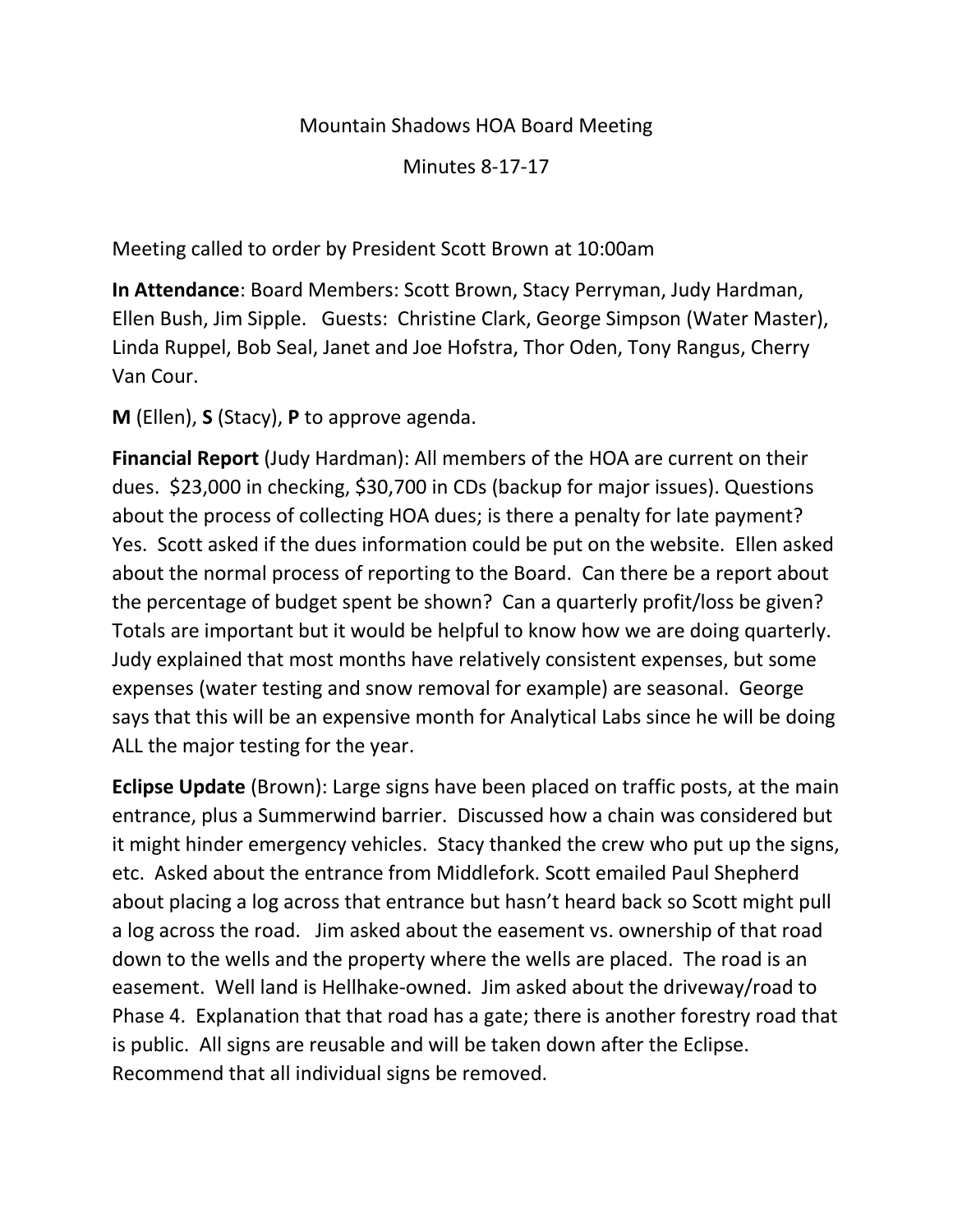**Website Update** (Perryman): Lance Price is creating the website. Stacy asked what the Board would like added to the website. Cost: Lance will donate his time to maintain it or teach members of the Board to update. Under \$100 a year for hosting, etc. Minutes, Announcements, Architectural documents, Consumer Confidence Report, CCRs, phone numbers of fire dept, phone, utilities, can all be added. Since it is open to everyone, for security reasons we must be careful of what personal information we put on the website. There will be a "Contact Us" tab with an email address. Can forward it to another email address if needed. Cherry commented that it is a very good idea. Nice to have all the information in one place. Stacy will send the generic shell to anyone interested in seeing the mock. Adrienne Brown designed logo and donated her time, Linda Ruppel donated pictures. Larry Hellhake emailed us confirming that the logo is not copyrighted and we can use it. Cherry asked if parts of the website can be accessible only to the membership. Stacy says that option would be part of the "care and feeding" of the website and there is a cost (either financial or time). Judy said that we really appreciate the time and effort Lance has put into helping the subdivision. Will be sending a thank you note. Don't want to overload him. Stacy asked if there is anything that we send out by mail that we can put on the website to save money. Judy: Nothing other than the legal requirements for liens, etc. Ellen suggests that we start without encryption aspects.

**MOTION**: **M** (Scott) to activate the website and pay for domain name and hosting site **S** (Judy); **MSP**

**WATER UPDATE:** George announced that we had two positive "hits" on Coliform (non-pathogenic). DEQ asked that we take an upstream sample and a downstream sample. Level 1 assessment. George believes that the positives are because of type of bibs at the sample sites. Suggests that we take samples within the subdivision at places that are not homes because the types of bibs normally found in homes… he will find another sites. The threads, etc., in bibs in homes collect bacteria. Jim asked for a copy of the report. He will send out to the rest of the Board. Thor asks if heating the bibs would help. If anyone has a water filtration system, etc, it can cause positive hits. Frost-frees are not a good source. Meter is in at the Clinic. Lead copper samples next week. Lead copper fixtures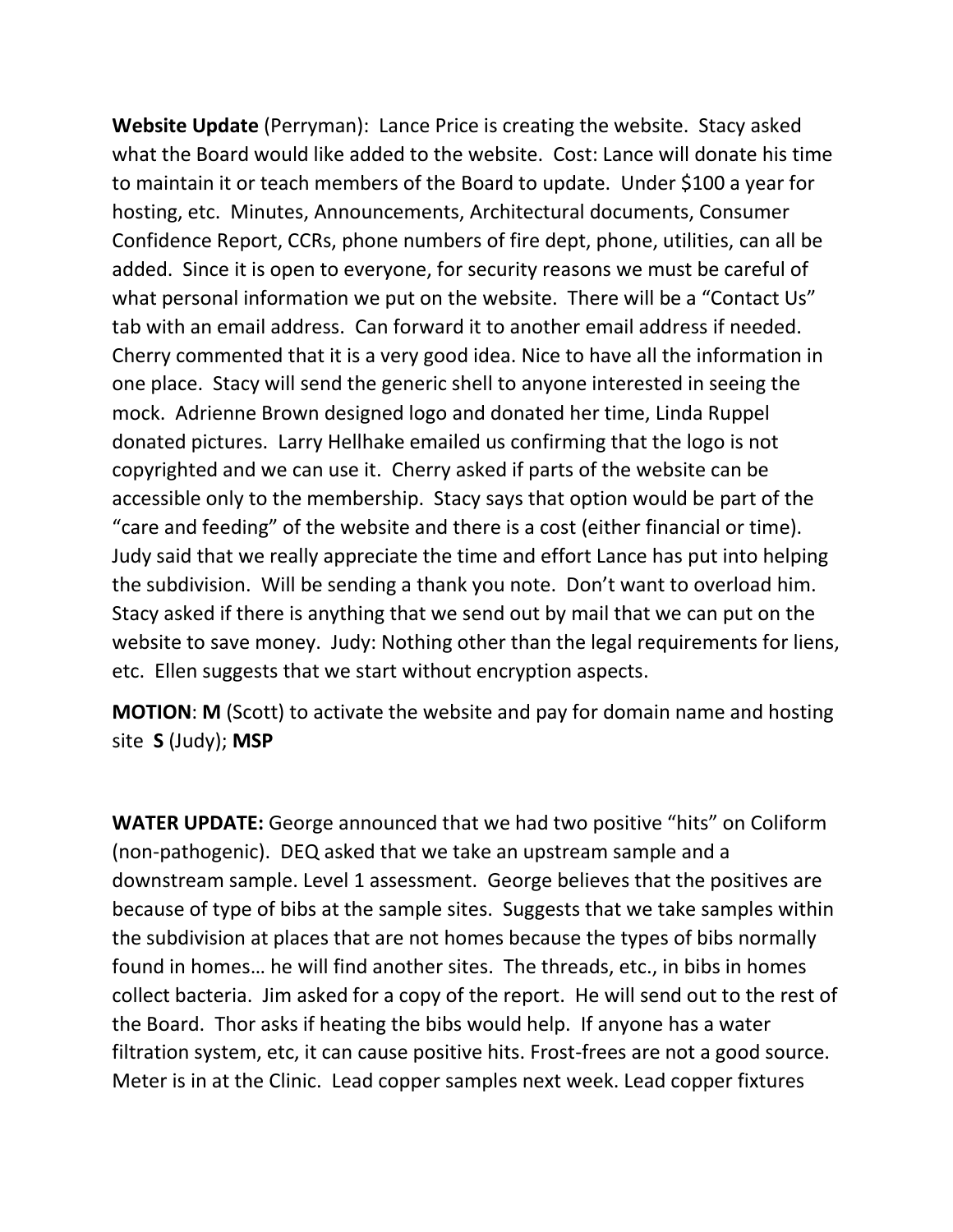tend to leech into water if the water is acidic. Tony asked about cleaning of storage tanks. George: We are supposed to inspect every three years. One way is to drain water, clean/scrub, etc. A second method is to have a diver go into the water. Tony: if we do clean them, what is the risk of doing it. Does it just swish around any bacteria? George said that we also don't have exterior cathodic protection. Tony: is it possible to add cathodic protection without stopping water to the subdivision? George will work on all the answers. Ellen would like a list of recommendations and a prioritized list at next meeting. Jim has a list of priorities and will add anything we talked about today. Judy thanks Jim for his extraordinary efforts on communication about water. Ellen asks if the following are the top three issues: Cathodic protection. Locate blowouts. Tank inspection. George agrees those are the top three issues. George can test tanks with equipment from his propane business. Cherry asked if we are currently in compliance. George: Yes, we just need to do the tank inspection. There would be no fines if we demonstrate that we plan to work on that issue. George says DEQ just appreciates communication. They know that small water systems try to do their best. Jim: The DEQ appreciates due diligence.

Judy: if we receive a letter from DEQ about a problem, we follow the directive. If it is just something that it can be handled with Water Master, we do not send out information to all members but we are required to send out a notice immediately if we get an e-coli notice or if there is a break in the system. VERY IMPORTANT THAT IF THERE IS A BREAK IN THE DISTRIBUTION SYSTEM, WE MUST IMMEDIATELY CONTACT GEORGE and keep pressure in the system.

Update on water usage. Jim started by asking for a consensus on water shares. He recommends that if people own multiple lots, they have multiple shares. The amount of water used would be the mean over the total number of lots. **M** (Jim) Approve the concept of water shares for water usage per lot. **S** (Stacy). Scott would like us to first clarify what the well system is permitted for… Is it "domestic," with no irrigation or ?? Jim states that the governmental agencies seem to feel that the important thing is how much water is used, not how it is used according to the Department of Water Resources license report. It says that the diversion is the important thing. Domestic use shown to include irrigation for a half-acre. Our system designation was changed at a certain point after a field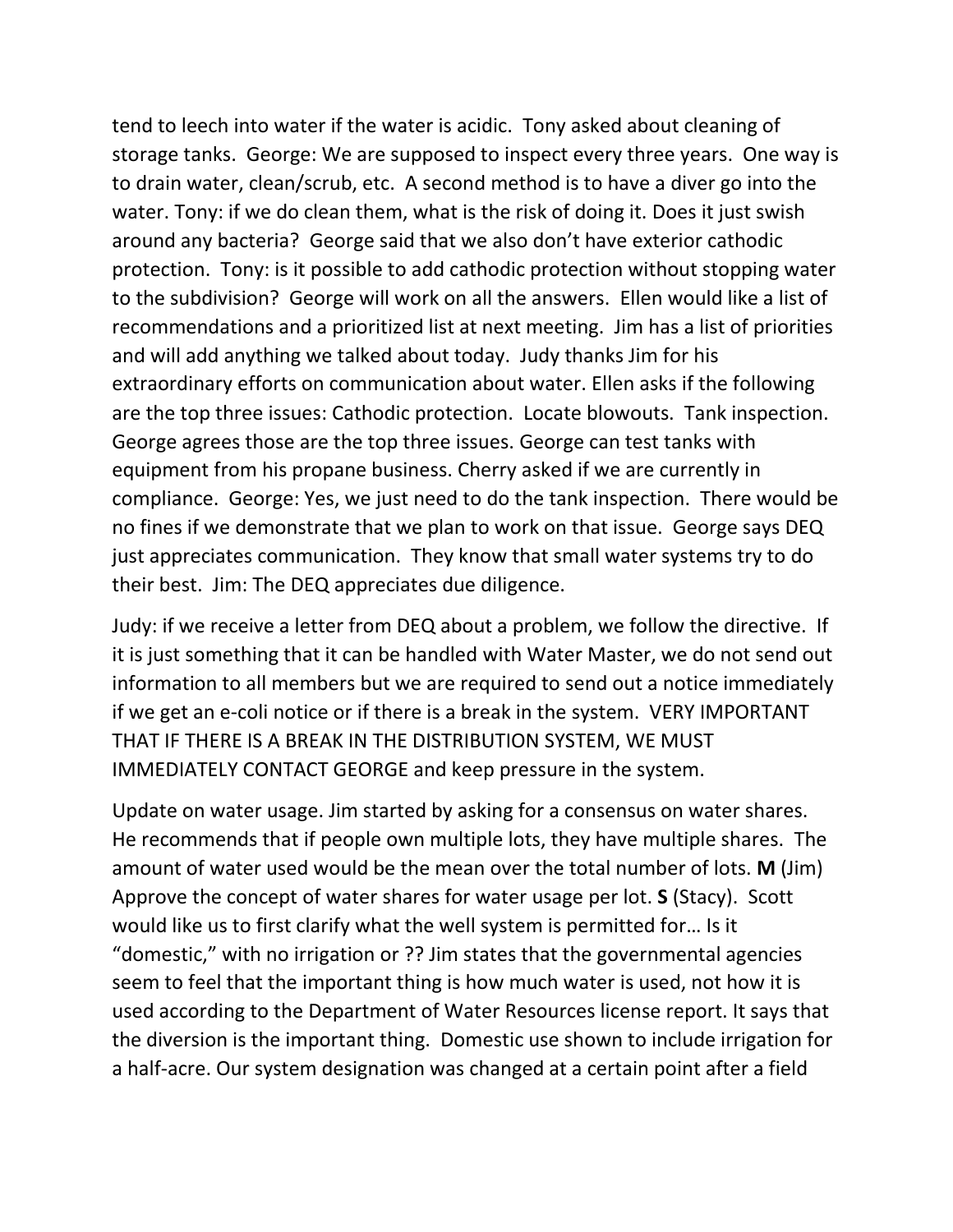survey and then referred to as a municipal system which Jim believes reinforces that it no longer talks about HOW the water would be used.

Bottom line, as long as we are overusing (over 274 gal per day) it is a problem for our infrastructure. Still need to review more literature. Stacy: do we believe that we have anyone in the subdivision who will be charged for overage? Yes, there may be some that continue to choose to have overages. Judy asks Water Committee to look at various proposals for water usage. Jim says that peak demand may be the most important number. He is trying to work on that. Tony: a water fee would be a punitive issue. Judy disagrees. The money would go to the emergency fund for water emergencies. The extra fees charged would go offset the extra stress on the infrastructure. Leaks have been a problem over time. It has helped to have the monitoring. It would help more to have a fee schedule that would give the encouragement to fix leaks. Judy: it is important that any proposal includes that if someone is consistently under and then has a big jump, there should be a way to inform and allow to correct before a financial fee. Linda asked what the well/pump can produce. Jim says that the Dept of Water Resources document can tell us. Scott: pumps running at 10 to 12 hours a day. Scott: that means we are using over 50% of our capacity. We are using above what we should be at this point (based upon the number of houses built. Bob Seal disagrees with the numbers. Jim: lots of numbers out there; he is still going through them. Scott is asking to table the motion. No second. Judy calls for question. 4-0-1 **MSP** to approve the concept of water shares for water usage per lot.

Next factor is figuring out what is going on with the off-site users. We are still not able to monitor everything. There is a single meter that goes down to all the offsite users that was put in about a year ago. Now have one at the ambulance shed, Semmel, and medical office. Wade has not responded to letters about putting in a meter but we can use subtraction to get his usage (total coming down the hill minus amount going to clinic, ambulance, and Semels). Jim explained that there is also a stub that goes to the street level of Wade's property from the ambulance shed. Judy thinks we should close up that stub off the ambulance shed. Janet asked if Semel is a business or a private owner. Private. Thor: Is the ambulance on MSHOA lot? No.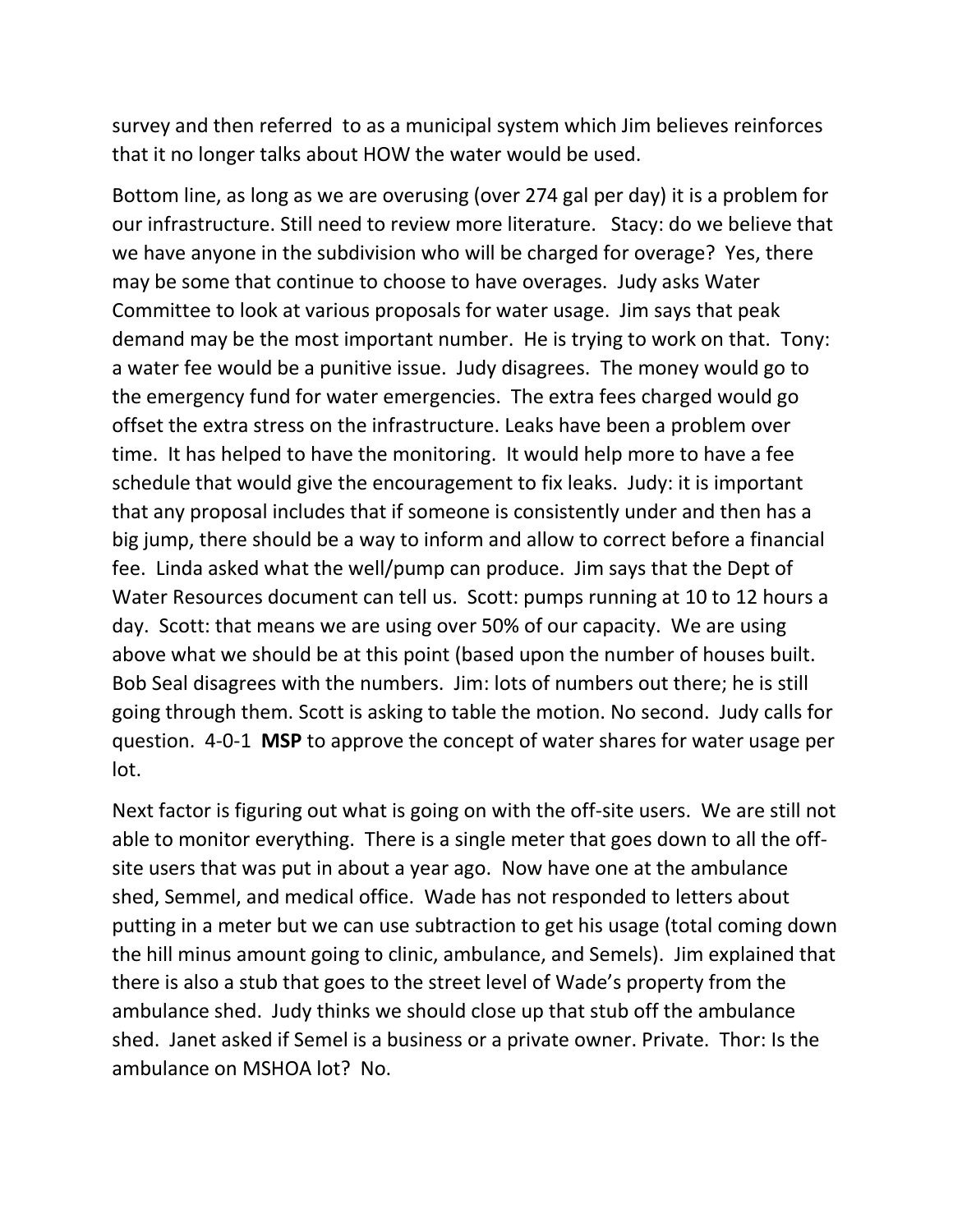Jim is also concerned that he is still finding meters that we didn't even know about. That situation could have a major impact on all the information that we are collecting. Could impact peak demand, etc. So, Jim is not comfortable talking about fee schedule yet. Linda asked what the amount the offsite users pay. Judy: it is now \$300 per year, per share. Ellen would like to go back to the stub off ambulance shed. Thor, we probably have to check with ambulance (Garden Valley Fire District) for approval to turn stub off. Judy: since the ambulance shed has changed hands, the fire department may not know anything about the water going through their meter to Wade. The water should be used on the property it was given to… Judy will follow up with a discussion with John Duvall (Fire Dept) informing him of the stub. Scott: asks Jim if we have enough information to accurately assess water use. Jim, yes. Cherry said that it does not appear that the water usage matches with the numbers. Jim: sometimes yes, sometimes no. There is always loss and a "fudge factor". Ellen asked that we pull the discussion together but wants again to thank Jim. We will talk to John Duvall and have the next meter readings for next meeting.

# **EDGE PROJECT (Perryman)**

Right now the project set for three phases. The developer keeps changing things in each phase so he has to keep going back to Zoning and Planning. Army Corps of Engineers questioned the sewage disposal system and has not given their approval. Now it appears they have to go under the river to the property across from the property. Will have a public meeting for each phase. One problem is that they keep upping the capacity. They started with a capacity of 30 to 40, now up to 80, so there is an obvious concern about watershed, etc. Right now, no permit. Now no store, no gas pumps at road. Store now moved toward the middle of the property. Developers want two ways in and two ways out. Probably won't be approved. Ellen asked about the process at Planning and Zoning. Stacy is comfortable with it, especially with Rosemary Koenig on the Committee. Ellen asked how meetings are announced. At least three methods. Posted, Idaho World, internet. Stacy will be attending each meeting.

## **FRONTIER: (Hardman)**

Box is at the corner of Blue Shadow and Creek Hollow but no real information about when it goes "live". Tony: Can we contact Frontier to ask if they are going